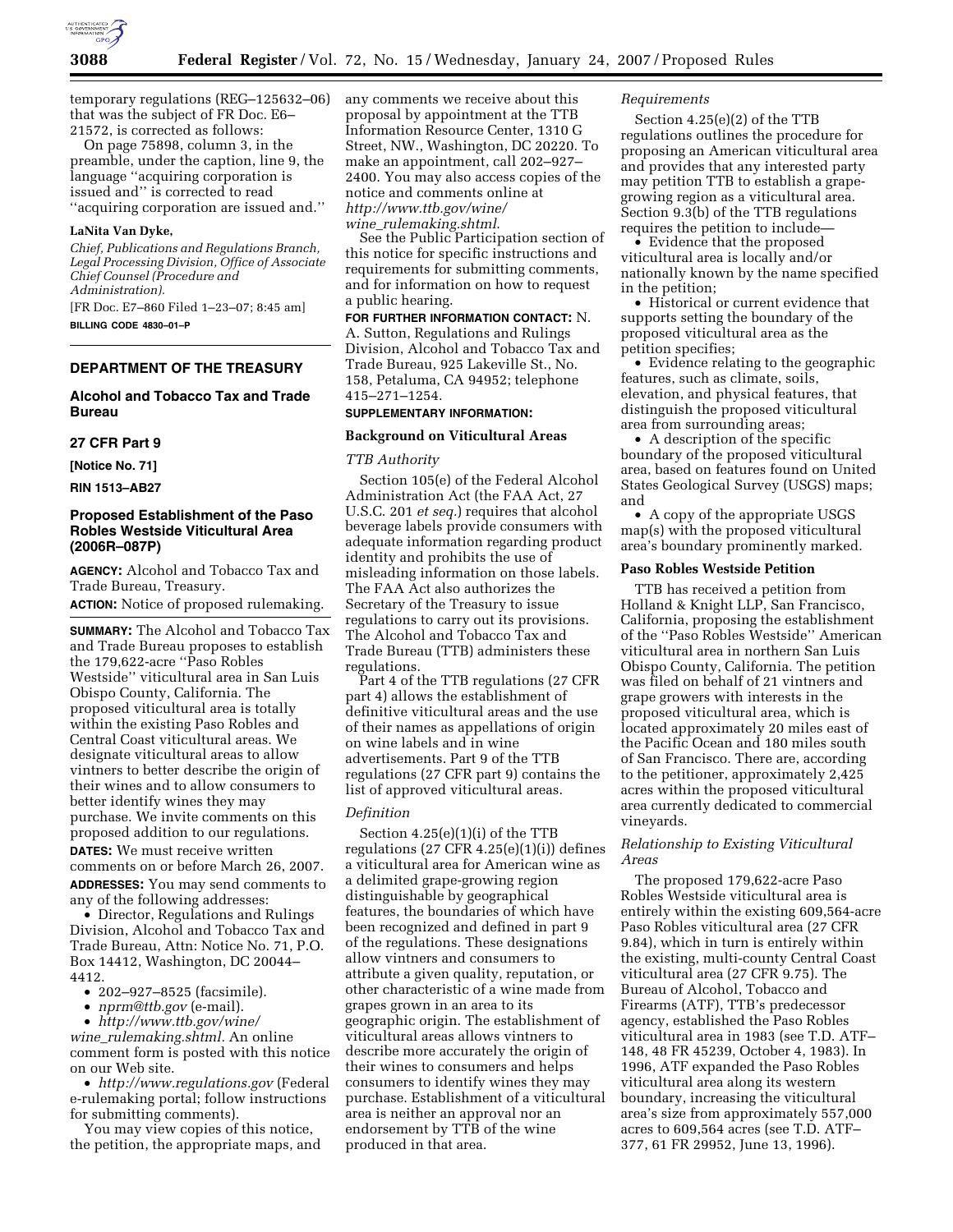As currently defined, the existing Paso Robles viticultural area lies in northern San Luis Obispo County, California, along the east and west sides of the Salinas River. The area forms a rough rectangle that runs from the Monterey County line in the north to just beyond the town of Santa Margarita in the south. The existing area generally extends from the Kern County line in the east to the inland side of the Santa Lucia Mountains in the west.

The proposed Paso Robles Westside viticultural area consists of the portion of the existing Paso Robles viticultural area that is west of the Salinas River. Therefore, the existing Paso Robles viticultural area boundaries located west of the Salinas River are concurrent with the northern, western, and southern boundaries of the proposed Paso Robles Westside viticultural area. The Salinas River serves as the eastern boundary of the proposed Paso Robles Westside viticultural area. If TTB establishes the proposed Paso Robles Westside viticultural area, that action would not affect the existing Paso Robles viticultural area, which would continue as an American viticultural area in its own right within its current boundary.

A portion of the western boundary of the existing Paso Robles viticultural area abuts the 6,350-acre York Mountain viticultural area (27 CFR 9.80), which is also located within the Central Coast viticultural area. If established, a portion of the western boundary of the Paso Robles Westside viticultural area would, therefore, also abut the York Mountain viticultural area. If TTB establishes the proposed Paso Robles Westside viticultural area, that action would not affect the York Mountain viticultural area; it would continue unchanged within its current boundary.

We summarize below the supporting evidence presented with the petition.

### *Name Evidence*

The ''Paso Robles'' name evidence discussed in T.D. ATF–148 justifies the use of ''Paso Robles'' as a geographic place name for the Paso Robles viticultural area. According to that evidence, the full Spanish name, ''El Paso de Robles,'' translates to ''the Pass of the Oaks.'' People traveling between the missions at San Miguel and San Luis Obispo originally named the region, T.D. ATF–148 explains.

T.D. ATF–377, which expanded the western boundary of the original Paso Robles viticultural area, included evidence substantiating the use of the ''Paso Robles'' name for that expansion area. The current petition states that the proposed Paso Robles Westside

viticultural area, which includes the 1996 expansion of the Paso Robles viticultural area, is locally and nationally known as the distinctive western portion of the Paso Robles viticultural area.

The petitioner explains that the Salinas River divides the Paso Robles region into east and west sides. Local residents and the media refer to ''east'' or ''west'' when describing locations within the Paso Robles region, according to the petition. In 2002, the City of Paso Robles Web site explained that water and sewer billing cycles were based on a property's location east or west of the Salinas River.

Real estate articles and advertisements, provided by the petitioner, identify some vacation rentals and residential property as being located in the Paso Robles west side region. Chanticleer Vineyard Bed and Breakfast in Paso Robles describes its location ''in Paso Robles Westside among vineyards \* \* \*.'' Windward Vineyard and Tablas Creek Winery informational materials also note that their vineyards are within the Paso Robles west side area.

The October 2005 Wine Enthusiast magazine published an article by Steve Heimoff entitled ''The West Side Story'' that describes the growth of viticulture on the west side of the Paso Robles viticultural area. The article includes a section, ''Nine Westerners to Watch,'' that names and describes some wine industry members whose operations are located in the western portion of the Paso Robles viticultural area.

A March 21, 2001, article headlined ''Bothersome Bottleneck'' in the San Luis Obispo Tribune newspaper stated that expansion of the Niblock Bridge over the Salinas River, connecting the west and east sides of Paso Robles, was creating traffic delays and detours. An April 11, 2001, Tribune article, ''Weather Worries Paso Growers'' described the weather-related damage from recent cold nights to vineyards on the west side of Paso Robles. The petition also included a May 25, 1994, San Francisco Chronicle food section article, ''From Plonk to Premium, Paso Robles Offers It All,'' by Gerald Asher, which discussed zinfandel grapes from Paso Robles west side growers.

### *Boundary Evidence*

The history of Paso Robles grape growing, as noted in T.D. ATF–148, started with the inception of the California mission system. Mission San Miguel, founded in 1797 and located north of the town of Paso Robles, produced wines from grapes harvested nearby. The Rotta Winery, located on

the west side of Paso Robles and now known as Tablas Creek Winery, started producing wine about 1890, according to T.D. ATF–148. Also, according to T.D. ATF–148, San Luis Obispo County maintains historical records of grape plantings in the County as early as 1873.

As noted above, the proposed Paso Robles Westside viticultural area encompasses that portion of the existing Paso Robles viticultural area west of the Salinas River. The petitioner notes that the proposed Paso Robles Westside viticultural area boundary coincides with changes in topography within the larger Paso Robles viticultural area. The portion of the Paso Robles viticultural area east of the Salinas River has flatter terrain and warmer temperatures, with the Cholame Hills creating a natural eastern boundary for the existing area. In contrast, the petitioner notes that the proposed Paso Robles Westside viticultural area is nestled in the hillier terrain located between the Salinas River and the Santa Lucia Range, which forms the existing and proposed areas' western boundaries.

### *Distinguishing Features*

The distinguishing features of the proposed Paso Robles Westside viticultural area, according to the petition, include its topography, climate, and soils. Using the Salinas River as the dividing line, the petition compares and contrasts the viticultural differences between the east and west sides of the existing Paso Robles viticultural area.

#### Topography

According to the provided USGS maps, elevations within the proposed Paso Robles Westside viticultural area range from a low of 591 feet at its northeast corner along the Salinas River to a high of 2,300 feet on along its western boundary line, west-southwest of the city of Paso Robles. While similar elevations are found in the portion of the Paso Robles viticultural area east of the Salinas River, the petitioner contends that the proposed Paso Robles Westside viticultural area is more rugged than regions east of the river.

A report included with the petition prepared by Dr. Thomas J. Rice, a certified soil scientist, supports the petitioner's position that the topography of the proposed Paso Robles Westside viticultural area is more rugged than the portion of the existing Paso Robles viticultural area east of the Salinas River. The report concludes that while the great majority of the terrain found in the proposed Paso Robles Westside viticultural area is made up of hills and mountains, the portion of the existing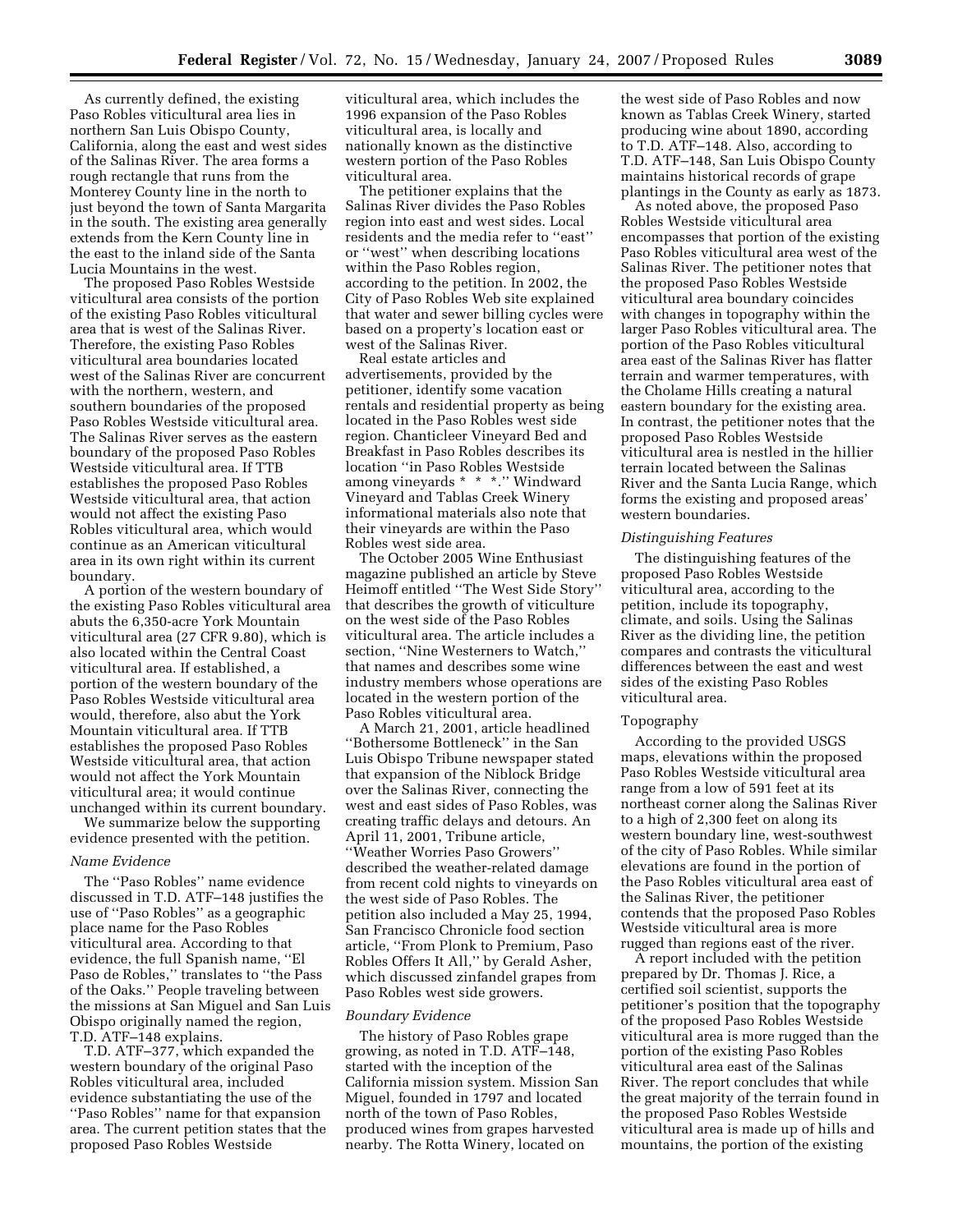Paso Robles viticultural area east of the Salinas River is less hilly, with nearly 30 percent of its land consisting of flatter terraces and plains. Even when

compared to the existing Paso Robles viticultural area as a whole, the report notes that the proposed Paso Robles Westside area has more hills and

mountains and fewer terraces and plains. The report summarized these topographical differences in the table shown below.

# PERCENTAGE OF TERRAIN TYPES

| Terrain type    | Paso Robles<br>viticultural<br>area | Proposed<br>Paso Robles<br>Westside<br>viticultural<br>area | Paso Robles<br>area east of<br>Salinas River |
|-----------------|-------------------------------------|-------------------------------------------------------------|----------------------------------------------|
|                 | 64.8                                | 85.0                                                        | 56.2                                         |
| <b>Terraces</b> | 16.3                                | 9.6                                                         | 19.2                                         |
|                 | 7.4                                 | 5.3                                                         | 8.3                                          |
| Unidentified    | 11.5                                | 0.1                                                         | 16.3                                         |
| Totals          | 100.0                               | 100.0                                                       | 100.0                                        |

In addition, the October 2005 Wine Enthusiast magazine article, ''The West Side Story,'' depicts the geography of the Paso Robles viticultural area west of the Salinas River as a region of remote hills, valleys, and benchlands that contrasts with the ''flat as a billiard table'' terrain found east of the river. Neil Collins of Tablas Creek Winery also describes the western Paso Robles viticultural area as a region of rugged topography and meager soils that supports low vineyard yields, which contrasts with the higher-yield vineyards located on the flatter terrain of the Paso Robles viticultural area's eastern region.

### *Climate*

The petitioner states that the Salinas River marks a distinctive climatic dividing line within the established Paso Robles viticultural area, separating the area's west side from its east side. Primary influences on the weather in California, according to the petitioner, include the Pacific Ocean and the State's mountain ranges. The west side of the existing Paso Robles viticultural area, which is concurrent with the proposed Paso Robles Westside viticultural area, lies on the eastern side of the Santa Lucia Mountains, which slope downward to the Salinas River. The Pacific Ocean's marine influence permeates the Santa Lucia Mountains, bringing more moisture to the west side of the Paso Robles viticultural area, according to the petition. In contrast, the petition states, the region east of the Salinas River, with its generally lower elevation and flatter terrain, receives much less marine influence and is drier than the region west of the river.

As evidence of this climatic difference, the petitioner provided comparative rainfall data from the Western Regional Climate Center (WRCC) for both the proposed Paso

Robles Westside viticultural area and the east side of the Paso Robles viticultural area. The town of Templeton served as the Westside data collection point, while the Paso Robles Airport served as the east side data collection point. The table below summarizes the rainfall data.

|                                                                                | Total rainfall<br>inches<br>1970-1997 |
|--------------------------------------------------------------------------------|---------------------------------------|
| Proposed Paso Robles<br>Westside viticultural area<br>East side of Paso Robles | 746.67<br>406.78                      |
| Variance between Westside<br>and east side<br>Percentage difference            | 339.89<br>46                          |

The petition also included a June 30, 1994, Chicago Tribune article, entitled ''California's Paso Robles Has the Climate and the Potential to Produce Fine Red Wines,'' which stated that the Paso Robles wine region west of the Salinas River enjoys a moderately warm growing zone with 25 to 35 inches of annual rainfall. The article also noted that the Paso Robles wine region east of the river is hotter and drier, with as little as 10 inches of rain a year, necessitating irrigation. Informational material from the Cinnabar Vineyards and Winery included with the petition takes note of the Templeton Gap, a pass in the Coast Range that draws the cooling Pacific marine layer inland, lowering afternoon temperatures in the western region of the Paso Robles area.

### Soils

In his report on the proposed Paso Robles Westside viticultural area, Dr. Rice describes and compares the soils within the existing Paso Robles viticultural area to the east and to the west of the Salinas River. Soils within the Paso Robles viticultural area vary regionally and within short distances,

according to Dr. Rice. Soil differences reflect varying geology (parent material), macroclimatic conditions (slope aspect and elevation), landform position (slope steepness and shape), cropping history, and past natural vegetation.

Vineyard soils within the proposed Paso Robles Westside viticultural area, according to Dr. Rice, developed primarily from sedimentary rock parent materials of the Miocene-age Monterey Formation, rich in carbonate and silica. The carbonate-rich rocks display high calcium levels, relatively low potassium and magnesium levels, and subsoil alkaline pH levels between 7.5 and 8.2. The silica-rich rocks display medium calcium levels, relatively low potassium and magnesium levels, and subsoil acid to neutral pH levels between 6.0 and 7.0. Most native soils, Dr. Rice continues, include low levels of nitrogen and phosphorus. Also, loam, clay loam, silty clay loam, and clay soil textures predominate with varying amounts of coarse rock fragments.

Soils on the east side of the Paso Robles viticultural area vary in parent materials, according to Dr. Rice. Adjacent to the major creek and river systems, Dr. Rice continues, the soils are mainly derived from weathered alluvial sediments of the Pleistocene-age Paso Robles Formation, along with more recent alluvial deposits. Also, the soils include highly variable textures with depth, consisting of stratified layers of clay, gravel, and sand. Soils from the Paso Robles Formation, Dr. Rice explains, have medium to low levels of calcium, low potassium and magnesium levels, and acid to neutral pH levels of 6.0 to 7.0 in subsoils.

Dr. Rice concludes that more than 75 percent of the acreage within the proposed Paso Robles Westside viticultural area has comparable soil physiology, while the land east of the Salinas River has more diverse soils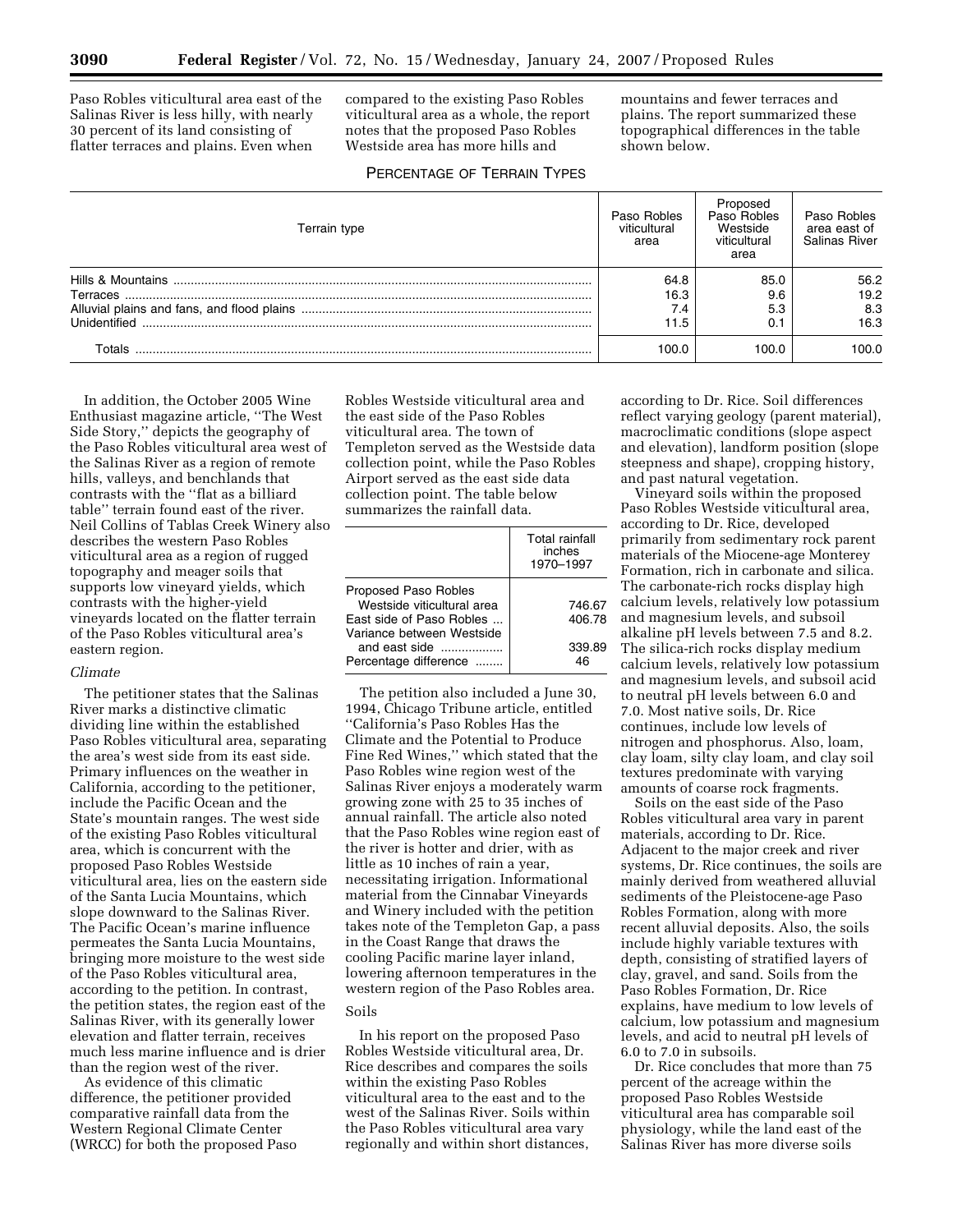with no single dominant soil physiology.

# *Boundary Description*

See the narrative boundary description of the petitioned-for viticultural area in the proposed regulatory text published at the end of this notice.

#### *Maps*

The petitioner provided the required maps, and we list them below in the proposed regulatory text.

#### **Impact on Current Wine Labels**

Part 4 of the TTB regulations prohibits any label reference on a wine that indicates or implies an origin other than the wine's true place of origin. If we establish this proposed viticultural area, its name, ''Paso Robles Westside,'' will be recognized under 27 CFR 4.39(i)(3) as a name of viticultural significance. The text of the proposed regulation would clarify this point. Consequently, wine bottlers using ''Paso Robles Westside'' in a brand name, including a trademark, or in another label reference as to the origin of the wine, must ensure that the product is eligible to use the viticultural area's name as an appellation of origin.

The name ''Paso Robles'' standing alone will continue as a term of viticultural significance for the entire, existing Paso Robles viticultural area. If the proposed Paso Robles Westside viticultural area is established, that action will have no effect on approved ''Paso Robles'' wine labels. TTB also notes that since the proposed Paso Robles Westside viticultural area is entirely within the existing Paso Robles viticultural area, any wine eligible to use ''Paso Robles Westside'' as an appellation of origin is also eligible to use the ''Paso Robles'' name standing alone.

For a wine to be labeled with a viticultural area name or with a brand name that includes a viticultural area name or other term identified as viticulturally significant in part 9 of the TTB regulations, at least 85 percent of the wine must be derived from grapes grown within the area represented by that name or other term, and the wine must meet the other conditions listed in 27 CFR 4.25(e)(3). If the wine is not eligible for labeling with the viticultural area name or other viticulturally significant term and that name or other term appears in the brand name, then the label is not in compliance and the bottler must change the brand name and obtain approval of a new label. Similarly, if the viticultural area name or other viticulturally significant term appears in another reference on the

label in a misleading manner, the bottler would have to obtain approval of a new label. Accordingly, if a new label or a previously approved label uses the name ''Paso Robles Westside'' for a wine that does not meet the 85 percent standard, the new label will not be approved, and the previously approved label will be subject to revocation, upon the effective date of the approval of the Paso Robles Westside viticultural area.

Different rules apply if a wine has a brand name containing a viticultural area name or other viticulturally significant term that was used as a brand name on a label approved before July 7, 1986. See 27 CFR 4.39(i)(2) for details.

### **Conforming Amendment to 27 CFR 9.84, Paso Robles**

As a legal matter, TTB has recognized ''Paso Robles'' as a term of viticultural significance since the establishment of the Paso Robles viticultural area in 1983. However, the regulatory text in 27 CFR 9.84 does not explicitly state that Paso Robles is a term of viticultural significance. Since we are proposing to identify ''Paso Robles Westside'' as a term of viticultural significance in paragraph (a) of the proposed regulatory text, we believe for purposes of clarity that it would be advisable to add a sentence to paragraph (a) of § 9.84 to state that ''Paso Robles'' is a term of viticultural significance in terms of that section. We also propose to include a cross reference to the viticultural significance of ''Paso Robles'' as set forth in § 9.84(a) in the ''Paso Robles Westside'' regulatory text.

### **Public Participation**

#### *Comments Invited*

We invite comments from interested members of the public on whether we should establish the proposed Paso Robles Westside viticultural area. We are also interested in receiving comments on the sufficiency and accuracy of the name, boundary, climatic, and other required information submitted in support of the petition. Please provide any available specific information in support of your comments. We are especially interested in comments about the establishment of one viticultural area totally within another viticultural area, when both have "Paso Robles" in the name.

#### *Submitting Comments*

Please submit your comments by the closing date shown above in this notice. Your comments must include this notice number and your name and mailing address. Your comments must

be legible and written in language acceptable for public disclosure. We do not acknowledge receipt of comments, and we consider all comments as originals. You may submit comments in one of five ways:

• *Mail:* You may send written comments to TTB at the address listed in the **ADDRESSES** section.

• *Facsimile:* You may submit comments by facsimile transmission to 202–927–8525. Faxed comments must—

(1) Be on 8.5- by 11-inch paper;

(2) Contain a legible, written

signature; and

(3) Be no more than five pages long. This limitation assures electronic access to our equipment. We will not accept faxed comments that exceed five pages.

• *E-mail:* You may e-mail comments to *nprm@ttb.gov.* Comments transmitted by electronic mail must—

(1) Contain your e-mail address;

(2) Reference this notice number on the subject line; and

(3) Be legible when printed on 8.5- by 11-inch paper.

• *Online form:* We provide a comment form with the online copy of this notice on our Web site at *http:// www.ttb.gov/wine/ wine*\_*rulemaking.shtml.* Select the

''Send comments via e-mail'' link under this notice number.

• *Federal e-rulemaking portal:* To submit comments to us via the Federal e-rulemaking portal, visit *http:// www.regulations.gov* and follow the instructions for submitting comments.

You may also write to the Administrator before the comment closing date to ask for a public hearing. The Administrator reserves the right to determine whether to hold a public hearing.

#### *Confidentiality*

All submitted material is part of the public record and subject to disclosure. Do not enclose any material in your comments that you consider confidential or inappropriate for public disclosure.

#### *Public Disclosure*

You may view copies of this notice, the petition, the appropriate maps, and any comments we receive by appointment at the TTB Information Resource Center at 1310 G Street, NW., Washington, DC 20220. You may also obtain copies at 20 cents per 8.5- by 11 inch page. Contact our information specialist at the above address or by telephone at 202–927–2400 to schedule an appointment or to request copies of comments.

We will post this notice and any comments we receive on this proposal